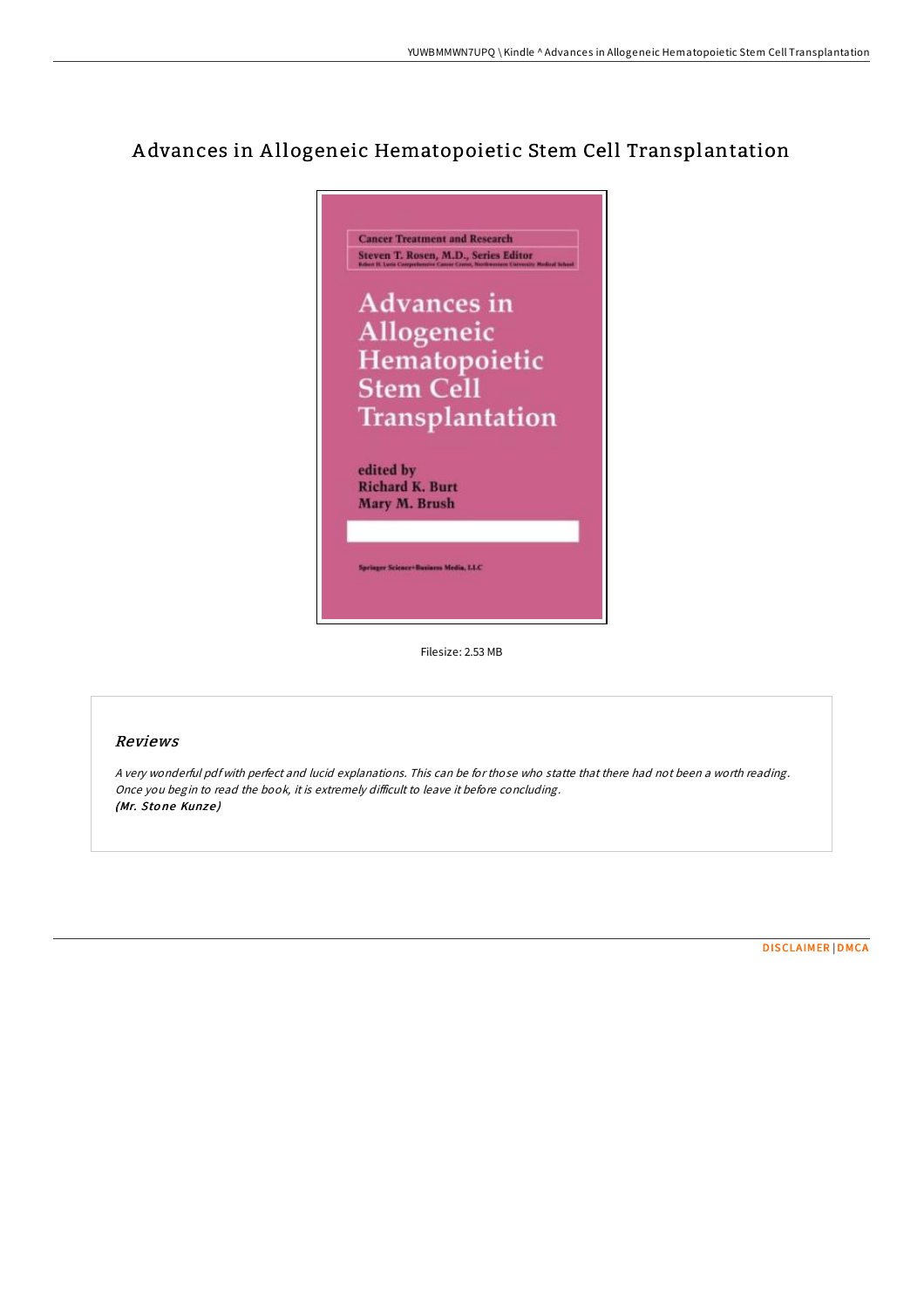### ADVANCES IN ALLOGENEIC HEMATOPOIETIC STEM CELL TRANSPLANTATION



Book Condition: New. Publisher/Verlag: Springer, Berlin | The field of hematopoietic stem cell transplantation is rapidly evolving. Realization that hematopoietic stem cells give rise to the immune compartment has resulted in clinical trials of hematopoietic stem cell transplantation for patients with autoimmune diseases. Allogeneic hematopoietic transplants are a form of adoptive immunotherapy resulting in beneficial graft versus tumor effects. Large numbers of hematopoietic cells can be collected with ease. Therefore, a renewable source of cells for ex vivo genetic manipulations is readily available. Multiple trials combining hematopoietic transplants and gene therapy are in progress. One such application is the infusion of allogeneic lymphocytes containing a suicide gene to abort graft versus host disease. Hematopoietic stem cell transplantation is in reality the clinical and practical application of cellular therapy. Hematopoietic transplant physicians are by design or by practical application evolving into cell and gene therapy specialists. The excitement and enthusiasm in hematopoietic transplantation is that it offers a door to the future. A future not of drugs or titrating poisonous chemotherapy but rather of cellular and gene therapy. 1 ALLOGENEIC PERIPHERAL BLOOD STEM CELL TRANSPLANTATION FOR HEMATOLOGIC DISEASES Martin Korbling University o/Texas MD. Anderson Cancer Center, Houston, Texas 77030 INTRODUCTION Circulating hematopoietic stem cells have emerged as an alternative to bone marrow (BM) stem cells for allografting. For many years the reconstitutive potential of circulating stem cells was questioned; peripheral blood stem cells (PBSC) were even characterized a waste product (1). | Contributors. Preface. 1. Allogeneic Peripheral Blood Stem Cell Transplantation for Hematologic Diseases; M. Körbling. 2. Unrelated Donor Marrow Transplantation for Treatment of Childhood Hematologic Malignancies Effect of HLA Disparity and Cell Dose; A.E. Woolfrey, et al. 3. Haploidentical Transplantation; P.J. Henslee-Downey. 4. Umbilical Cord Blood Hematopoietic Stem Cell Transplantation; E. Gluckman, et al. 5. Non Myeloablative `Mini Transplants'; S....

 $PDF$ Read Advances in Allogeneic Hematopoietic Stem Cell [Transplantatio](http://almighty24.tech/advances-in-allogeneic-hematopoietic-stem-cell-t.html)n Online  $\overline{\phantom{a}}^{\rm per}$ Download PDF Advances in Allogeneic Hematopoietic Stem Cell [Transplantatio](http://almighty24.tech/advances-in-allogeneic-hematopoietic-stem-cell-t.html)n